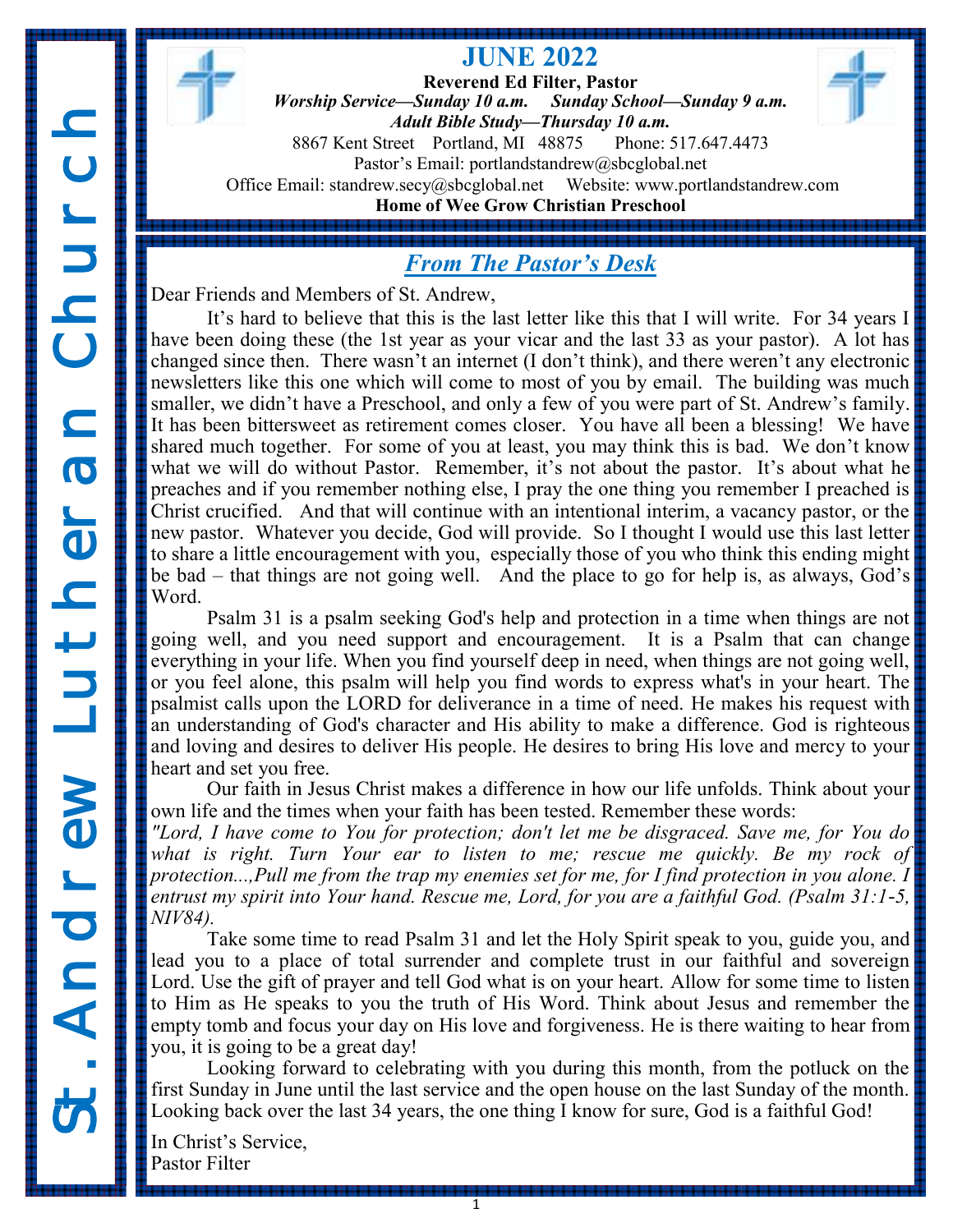#### **JUNE SCHEDULES**

#### *Acolyte*

- 5 William Roof
- 12 Gwen Fullet
- 19 Bella Roof
- 26 Chase Fullet

### *Fellowship*

- 5 Potluck
- 12 Dave & Marty Frick
- 19 The Roof Family
- 26 The Fullet Family

### *Greeters*

- 5 Jack & Mary Sandborn
- 12 Jeff & Elena Brooks
- 19 Dave & Marty Frick
- 26 The Roof Family

## *Worship Readers*

- 5 Nancy Filter
- 12 Chris Roof
- 19 Mary Sandborn
- 26 Elena Brooks

## *Piano*

- 5 Nancy Filter
- 12 Judy Nobis
- 19 Nancy Filter
- 26 Judy Nobis

## *Altar Guild*

Judy Nobis & Laura Roof

#### *Elder* Jeff Brooks

## **ADULT BIBLE STUDY**

Our Thursday morning adult Bible study continues to meet each week at 10 a.m. We continue to study the book of Mark. This study is scheduled to be completed on Thursday, June 23rd. This date is one week before Pastor Filter will retire. Most likely the group will meet for one more one session study on June  $30<sup>th</sup>$ . After that it will be the responsibility of the new Pastor to decide when the Bible study will meet. Pastor will suggest a few one study topics as the date gets closer and the group will decide which topic will be used. Plan to join us to study God's Word even if you haven't done so before as we continue to celebrate the end of Pastor Filter's ministry.

Some of the ladies of the group have started to walk again before the Thursday Bible study, weather permitting. If you would like to join them just meet in the front entrance at 9:30 a.m. and look for Nancy Filter or Ruth Helmreich. They would love your company.

## **NOISY OFFERINGS**

On Sunday, June  $12<sup>th</sup>$ , the Noisy Offering will go to the Armed Forces ministry of the LCMS. Save your change (and bills) and bring them to church and drop them in the buckets to help us "Make a Joyful Noise to the Lord."



## **FOOD DONATIONS FOR JUNE**

June 19<sup>th</sup> is our normal 3rd Sunday Food collection day and will benefit the Portland area Food Banks.



**ENRICH** For the present, Pastor Filter continues to be part of the Board of Directors of ENRICH. ENRICH has a thrift store in Ionia on Main St. to help support their Community Circle project which gives furniture, appliances and other household good free to those in need in the county. Families are referred through churches and other helping agencies in the County. If you have new or gently used furniture, appliances or other household goods to donate talk to Pastor. ENRICH also says thanks to all of you who supported their fundraiser at the Wagon Wheel in Portland in early May. Thanks to you over \$400 was raised to help support families in Ionia County. ENRICH of Ionia County at 343 W Main St, Ionia, MI 48846 Hours: Monday, Tuesday and Thursday 10:00am to 1:00pm Wednesday 9:00am to 11:00am. Other times by

appointment:  $616-522-1126$ . Please contact them via ENR email at enrichionia@gmail.com.

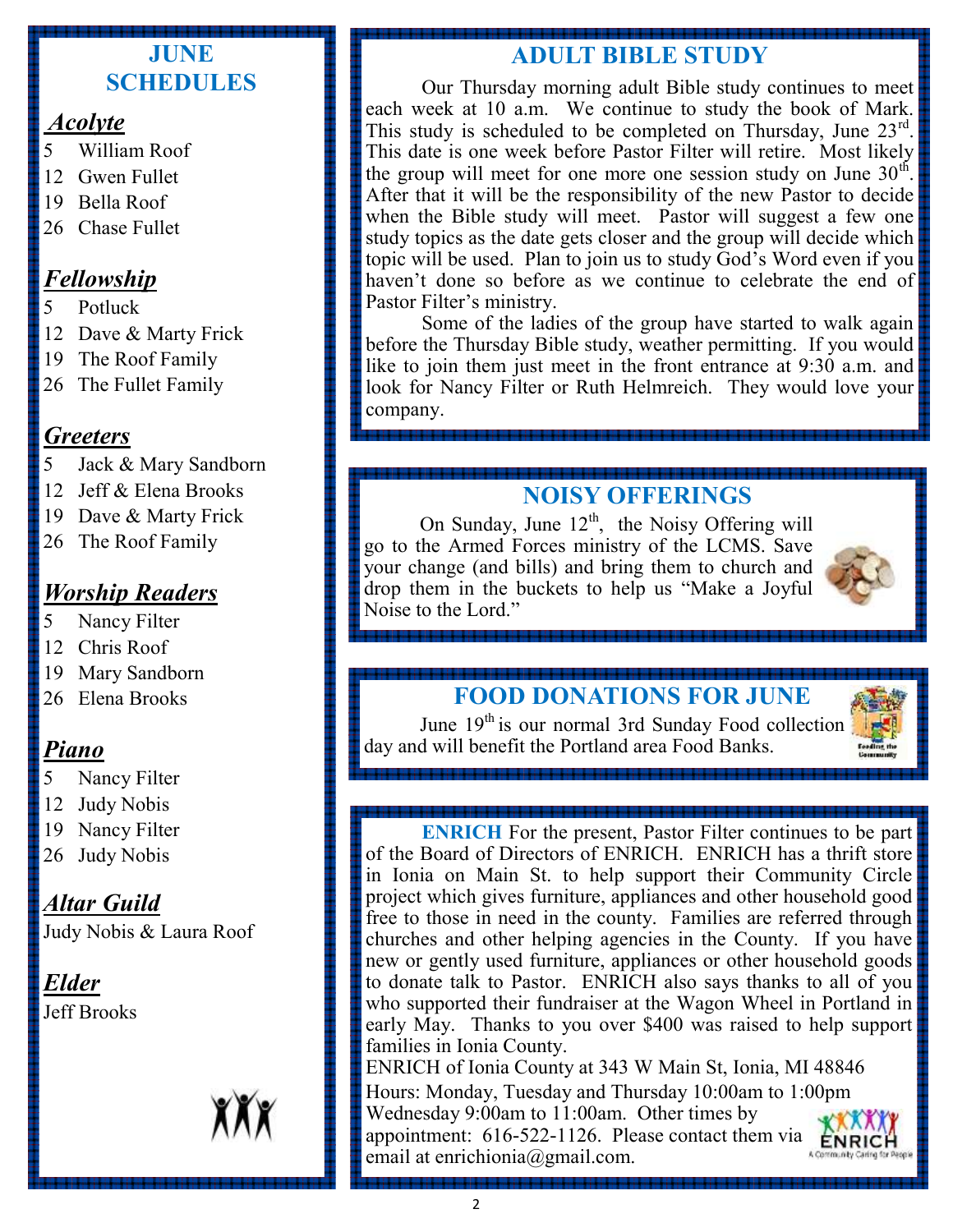## **JUNE BIRTHDAYS**

- 3 Robin Ward
- 11 Karlyn Beavers Dwain Dennis



### **JUNE ANNIVERSARIES**

- 11 Jeff & Elena Brooks
- 21 Ed & Nancy Filter
- 27 Mike & Elaine Hartman Kevin & Julia Veal
- 28 Jeff & Kathy Dole
- 30 Chris & Laura Roof



## **THANK YOU FROM SUE RUEHS**

"St. Andrew friends and family, A big thank you to all for

all the prayers, cards, rides, and food I have received during all my issues. God's Blessings,

Sue"

## *STEWARDSHIP CORNER*

#### **Be in a Hurry!**

Three apprentice devils were coming from hell to earth to serve their time. They were telling Satan before they left what they proposed to do. One said, "I will tell men that there is no God." "That, "said Satan, "will not do because in their heart of hearts they know there is." "I will tell men," said the second, "that there is no hell." "That," said Satan, "is still more hopeless for even in life they have experienced the remorse of hell." "I will tell men," said the third, "that there is no hurry." "Good," said Satan, "tell them that and you will ruin them by the millions."

In Luke 12:13-21 we read about a wealthy man who had a bumper crop so he went about tearing down his barns to build bigger ones so he would have a place to store his grain. His goal was to retire and sit back, eat, drink, and be merry. He was interested only in himself. In fact the pronoun "I" is used six times. His whole life was turned in on himself. His inner conversations were with himself, not with God. God received no credit for his success as a farmer, nor did he have any interest in sharing his treasures with others.

The story did not end as the man had expected it would. In verse 20 we read, *"But God said to him, 'Fool! This night your soul is required of you, and the things that you have prepared, whose will they be?' "* We discover that his life had ended and someone else would enjoy the fruit of his labor. Jesus closes the parable by saying, *"So is the one who lays up treasure for himself and is not rich toward God."* The Rich Fool certainly believed in Satan's lie, "there is no hurry," thinking that he had plenty of time. The Rich Fool forgot that man's days are numbered, and time does run out.

In the Parable of the Hidden Treasure in Matthew 13:44, we find a man who with God's help understood that the material things he currently possessed had no value in comparison to the treasure he discovered in the field. He was in a hurry to give up lesser treasure for greater treasure. In his joy, he sells everything he has for this new treasure. The treasure in the field is heavenly, eternal treasure. He refused to accept Satan's lie that "there is no hurry" because, we are told, he immediately goes and gives all he has built up in his life so that he might acquire his new treasure.

Because our time and the time of others is in God's hands, we need to be in a hurry. As Pastor Filter retires, don't forget the lesson of this Stewardship corner article. Please continue to be in a hurry to share God's love with the gifts of time, talents and treasures that God has given you. Be in a hurry to share Jesus so that you might take as many of your friends and relatives to heaven with you as possible!





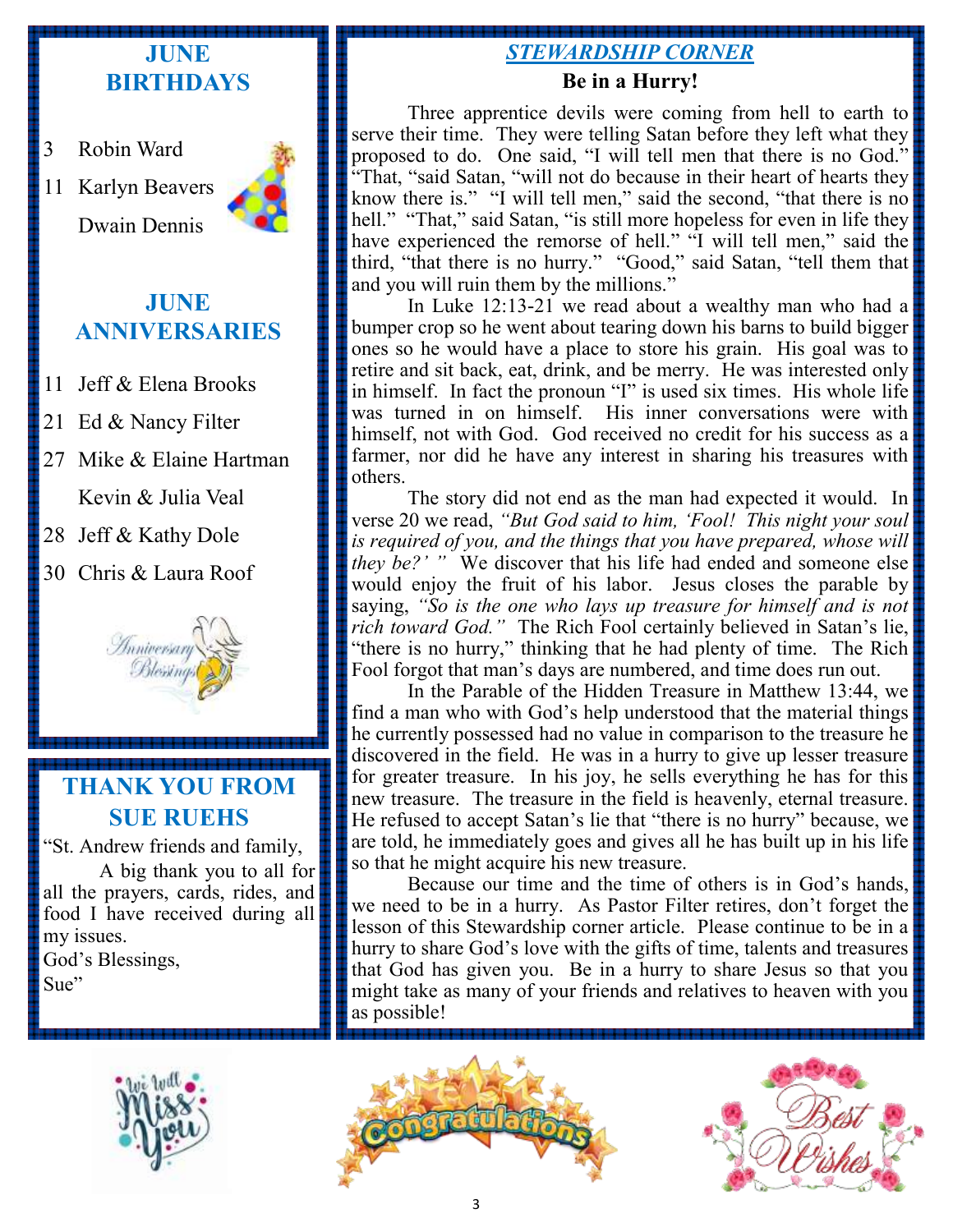# *FROM THE TREASURER*

Church envelopes are available upon request. There is a sign-up sheet on the table in the narthex. Envelopes are available for anyone who requests them and can be used by members and non-members alike. Contribution statements are provided for tax purposes for cash and check contributions received in church envelopes and for all contributions received by check, even if not placed in a church envelope.

### **HYMNAL DEDICATION**

Marion Koeppen recently donated enough copies of the new Lutheran hymnal (Lutheran Service Book) in memory of her husband, parents and sister to outfit the entire church along with the supporting worship books, including the altar book and the musical books needed by those who play for our services. This also included a year's subscription to the Lutheran Service builder which will help us construct the bulletins and the power point for the services. We plan to dedicate and bless the use of these hymnals and to begin to use these hymnals on Sunday, June  $5<sup>th</sup>$ . Please plan to attend and help us to celebrate this blessing to the worship life of St. Andrew. Thank you, Marion.

## **CONGREGATIONAL VOTER'S MEETING SUNDAY JUNE 5**

On Sunday, May 15, 2022, St. Andrew was blessed with the presence of Rev. Doctor Rob Kasper of the Michigan District of the LCMS. One of his main responsibilities is the Intentional Interim ministry for the Michigan District. He gave a great presentation on just what the Intentional Interim ministry does and why it might be of great value for St. Andrew as Pastor Filter retires. After the meeting the leaders of St. Andrew met and decided the best way to proceed is to hold a Voter's meeting on Sunday, June  $5<sup>th</sup>$  after the service. The purpose of the meeting is to decide whether to proceed in requesting an Intentional Interim Pastor from the District or to find a vacancy Pastor to serve until a new Pastor can be called. At the end of the meeting a vote will be held on which way to proceed. Please plan to attend and help the leaders to decide what God's will is for the congregation as we enter the new era of Pastoral leadership as Pastor Filter retires.



## **PASTOR'S RETIREMENT OPEN HOUSE JUNE 26**

SAVE THE DATE! We will be holding a retirement open house to honor Pastor Filter for his **34 years** of service here at St. Andrew. It will be on **Sunday, June 26th from 1:00 p.m. - 4:00 p.m.** There will be a short program at 2:00 p.m. Light refreshments will be served.



## **TEMPLE TRUST FUND SCHOLARSHIP AWARDS 2022**

The 2022 Portland High School awardees were Molly Johnson and Tycen Frohriep. This scholarship was established by Ann Dennis in memory of her mother Ann Temple and is to be granted to a student who is in need of encouragement to continue their education. There is no limitation to be placed on the type of degree, educational institution, or grade point average, only that the student continues their education beyond high school graduation.

## **SUMMER CAMPS STARTING JUNE 12, 2022**

Camp Concordia exists to provide opportunities for children, youth and their families to encounter Christ in the midst of God's creation: Enriching Body and Soul and resulting in strong missional skills and actions. Information about Camp is posted in the narthex or you can go to the website at [https://www.campconcordia.org/registration-information.html.](https://www.campconcordia.org/registration-information.html)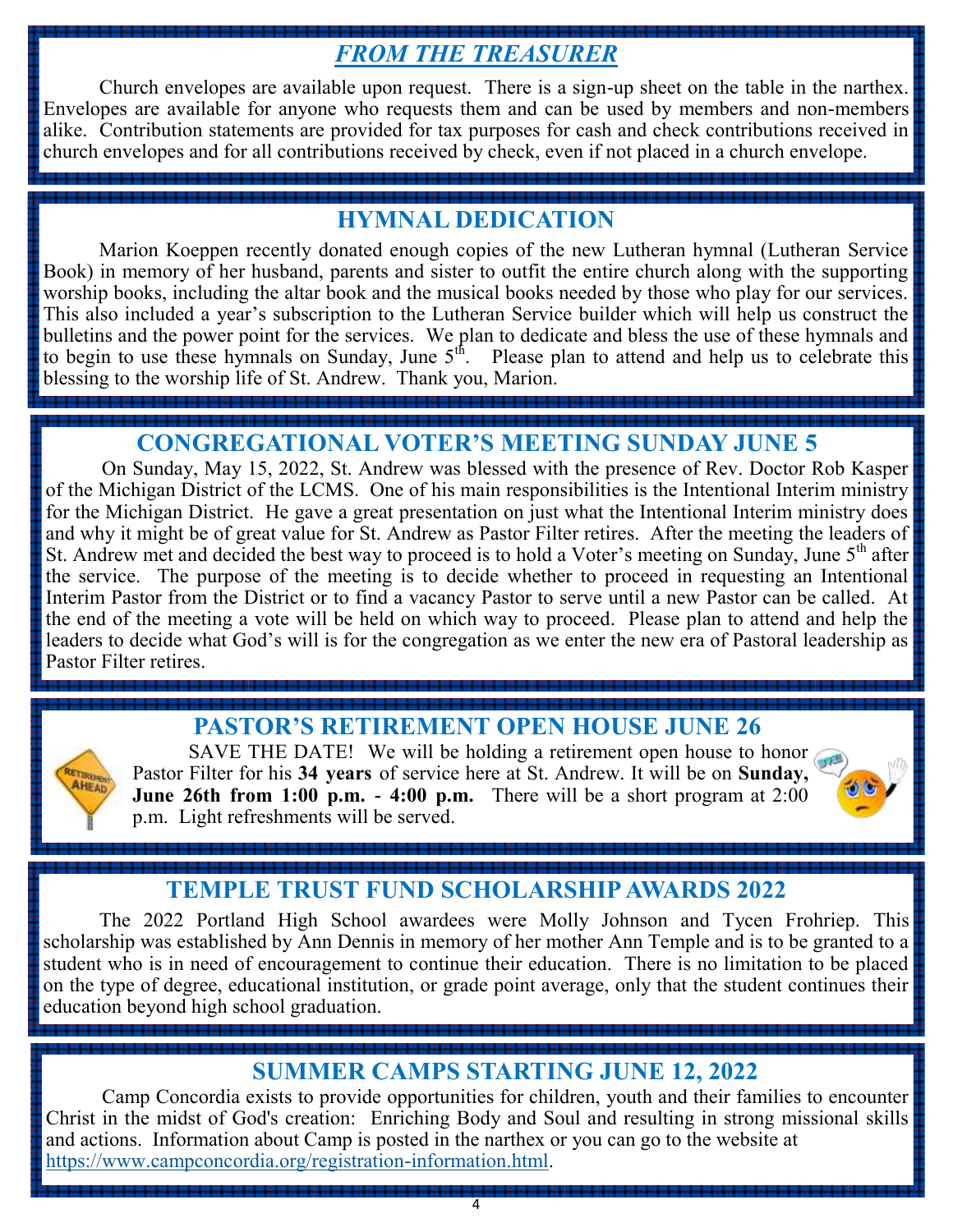## *LADIES GROUP*

The Ladies do not meet for the months of June and July. The next meeting for the Ladies Group will be August 21st at 9 a.m. in the Conference Room. All ladies are welcome, we hope you can join us!

#### **BOOK TALK**

Next Book Talk will be Saturday, June 18th. We will meet at Courageous Coffee at 9:15 a.m. Please visit our Book Talk website at <https://standrewbooktalk.weebly.com/> to discover our next book and learn a little about the book and the author. If you have any questions, talk to Ruth, Nancy, or Elena.

#### **GAME NIGHT**

Game night is now on break and will resume in September. If you have any questions, please talk to Pastor.

#### **CAMP CONCORDIA**

The Ladies Group is once again pleased to offer scholarships to our youth who will attend Camp Concordia, located in Gowen, Michigan. A \$50 scholarship per youth is available. Visit the Camp Concordia website at <https://www.campconcordia.org/> to view camp dates, find registration information and to learn more about the camp. Once your youth is registered for camp, please see Elena to receive the scholarship. It's that simple.



"Since 1957, Camp Concordia's goal has been to provide opportunities for children,

youth and their families to encounter Christ in the midst of God's creation, enriching body and soul and resulting in strong missional skills and actions. Today we would say the whole person is enriched: spiritually, physically, intellectually, emotionally and socially. That's how we do camp."



#### **JUNE 5th POTLUCK**

The ladies group will be hosting a potluck to celebrate the end of the school year and Pastor's final month at St. Andrew. It will be held on Sunday, June 5th after the voter's meeting. The ladies' group will provide the meat. Please bring a dish to pass.

## **LWML - WOMEN IN MISSION**

Our Mission spotlight for this month is one of the National LWML projects. This is Grant #12 - Mercy Medical Care for Tanzania Mwadui Lutheran School and Community - \$68,182.

Southeast of Lake Victoria, the Diocese of the Evangelical Lutheran Church of Tanzania was created on December 12, 2012. The Mission of the Diocese is to connect all people to Jesus - to serve all people spiritually, mentally, and physically through Jesus' name. The school is a valuable Christian outreach to the community and region known for its pagan spirit and ancestor worship.

Healthcare and Medical supplies for Students and Community in Tanzania - The money from this medical grant over the next 5 years will help provide needed physician staff, medical supplies, and medicines to help treat the various illnesses in this poverty stricken area.

The clinic will serve not only the students of Mwadui Lutheran School, but also serve as a mercy ministry to the community and the region that needs healthcare.

We pray: give strength to the staff as they share the love of Christ with their students and bless the medical staff as they care for the sick in Jesus' name we pray, Amen.

Our Michigan District is getting ready for its Convention in July, where our delegates will be selecting new Mission grants for the next biennium. Thanks for the gifts and donations to the LWML Mite projects which help support Global and at home Missions.

*"Give Thanks to the Lord for He is Good, His Love endure forever."* Psalm 136:11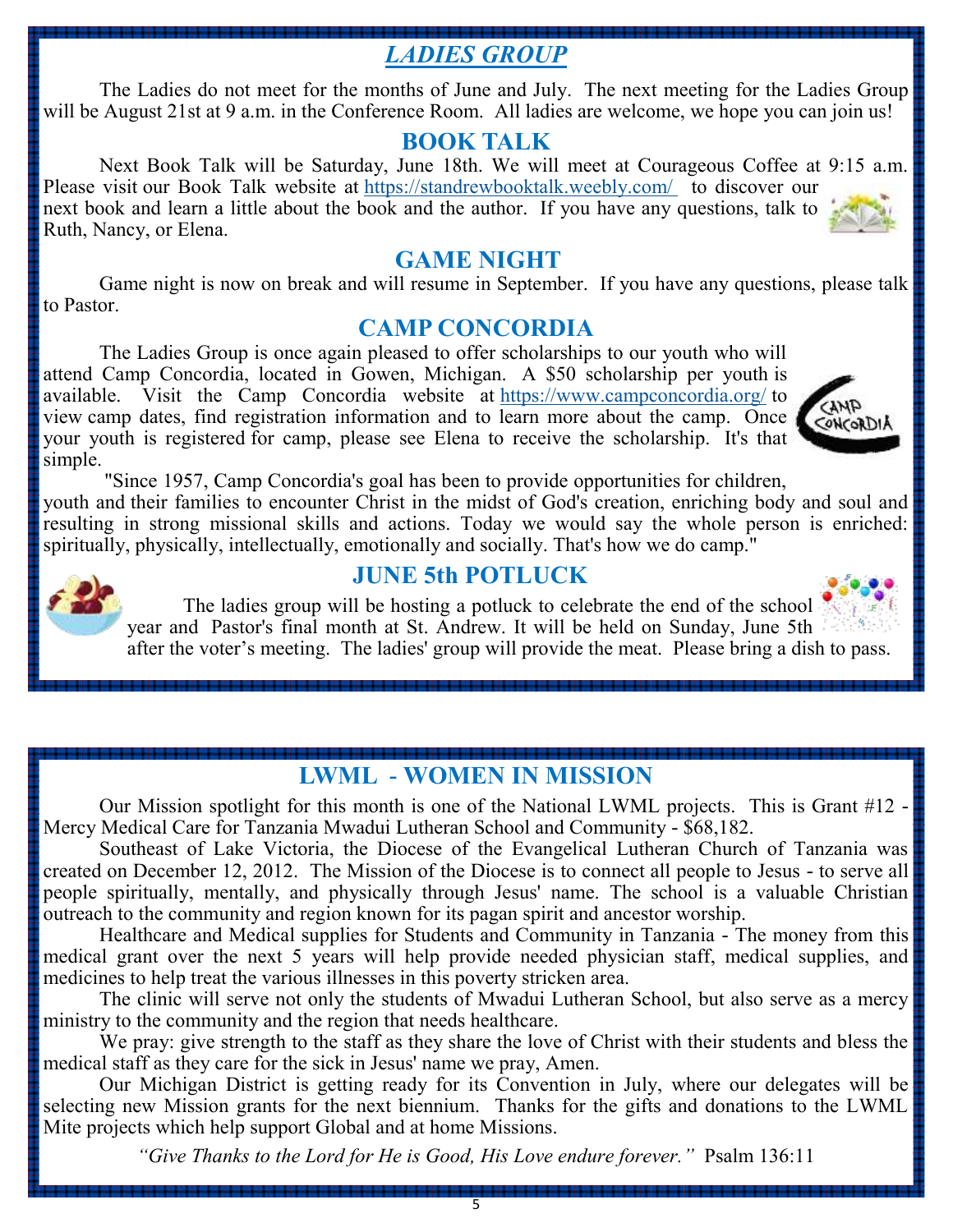# *WEEGROW CHRISTIAN PRESCHOOL*



Sandy Peabody, Preschool Director Phone: 517-526-4147



Everyone had a great time at Transportation Day! The children enjoyed vehicles outside and participated in 13 different stations when they came back inside. They went fishing, washed cars, had snacks, made crafts, raced cars, and painted airplanes. We even played outside at an obstacle course, shot off rockets, and threw up parachutes. The staff were very fortunate to have lots of volunteers in for the day! We could not have done it without them!!

A special "thank you" to:

- Mrs. Nichols for finding the old car & truck, a Schwan's truck, a firetruck, an ambulance, and the Reed and Hoppes tow truck.
- A grandpa from the 3-year-old class brought a tractor.
- Todd Ness furnished a tree truck.
- A 4-year-old parent organized for an asphalt company to come. They brought a dump truck, asphalt rollers, and a big truck.

Our day was a big success thanks to all of you!

The staff is always sad to have the year come to an end, but we feel very blessed to have a chance to spread God's Love to each family that has been here this year!

We appreciate the support of the parents, Pastor Filter, and the members of St. Andrew. Have a great summer!!

Staff of Wee Grow





















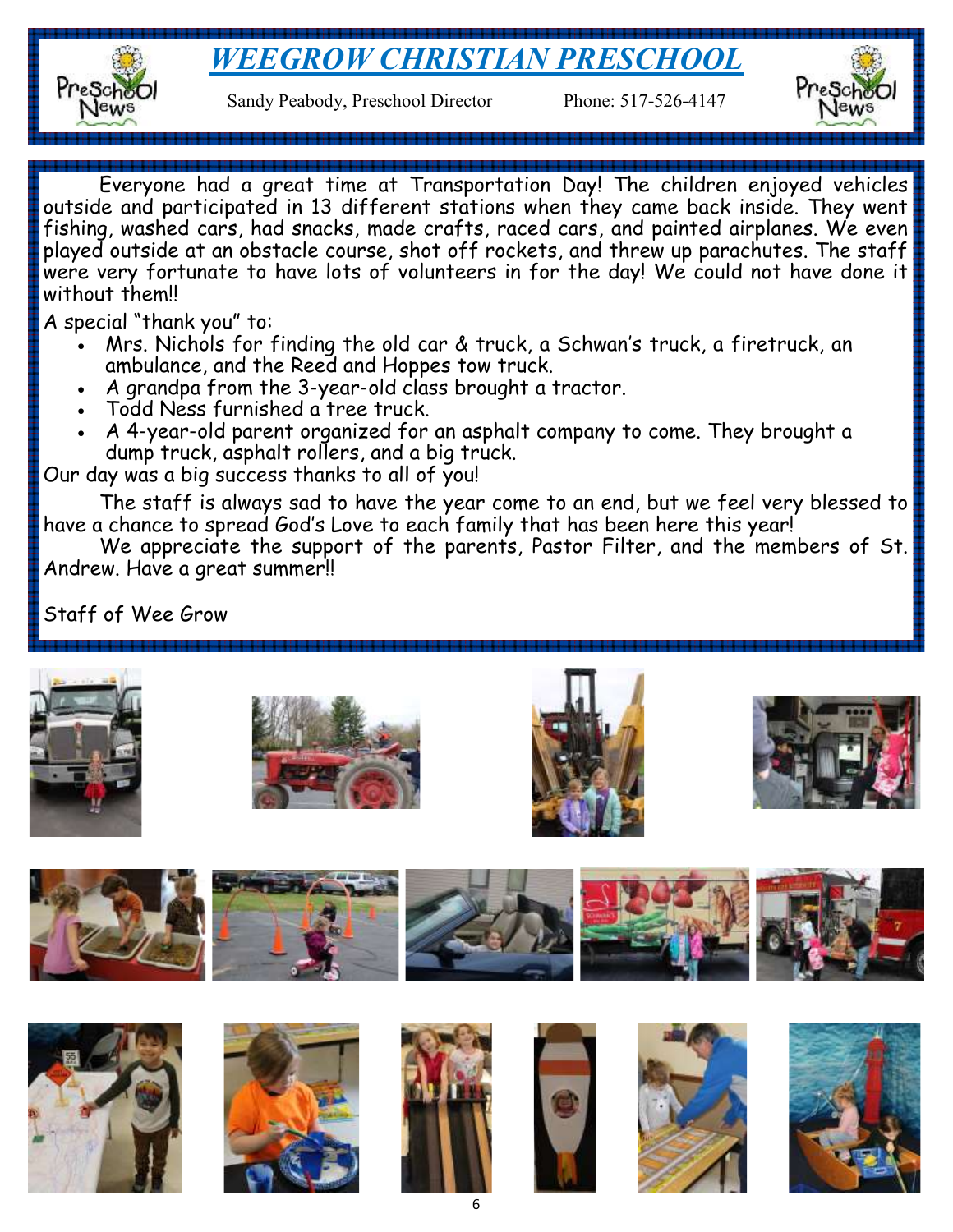|                                                                                                                                                                                                                                                                                                                                                                                                                                                                               |                                      |                  | JUNE EVENTS CALENDAR |                                     |                |               |
|-------------------------------------------------------------------------------------------------------------------------------------------------------------------------------------------------------------------------------------------------------------------------------------------------------------------------------------------------------------------------------------------------------------------------------------------------------------------------------|--------------------------------------|------------------|----------------------|-------------------------------------|----------------|---------------|
| Sun                                                                                                                                                                                                                                                                                                                                                                                                                                                                           | Mon                                  | Tue              | wee                  | Thu                                 | E              |               |
| 129<br><b>Working Service</b>                                                                                                                                                                                                                                                                                                                                                                                                                                                 | $\frac{30}{3}$                       | $\frac{1}{2}$    | Assecutions          | $\mathbf{P}$<br>ding<br>etaris line | $\mathfrak{m}$ | ×             |
| m<br>toam - Workhassevice<br><b>Tippy</b> Mess. It<br>大学                                                                                                                                                                                                                                                                                                                                                                                                                      | $\circ$                              |                  | B                    | ä<br>Silve)                         | 10             | Ħ             |
| 12                                                                                                                                                                                                                                                                                                                                                                                                                                                                            | $\frac{m}{t}$                        | 14               | 15                   | 16                                  | $\frac{1}{2}$  | 16            |
| <b>MOTHING GIVESN</b><br><b>Buildary Offering</b><br>j<br>5                                                                                                                                                                                                                                                                                                                                                                                                                   | lookpsead - magetig                  |                  |                      | <b>April</b>                        |                |               |
| $\frac{9}{10}$                                                                                                                                                                                                                                                                                                                                                                                                                                                                | 20                                   | $\frac{\pi}{24}$ | $\frac{22}{3}$       | 23                                  | $\frac{24}{3}$ | $\frac{1}{2}$ |
| toam - Workhip Service<br>Pood Collection<br><b>Company of the United States</b><br><b>Nowsletter Deadline</b><br>Sam                                                                                                                                                                                                                                                                                                                                                         |                                      |                  |                      | Kpntg etgra                         |                |               |
| $\frac{96}{14}$<br>Service<br><b>Tom - Pastor Open</b><br><b>Moralitie</b>                                                                                                                                                                                                                                                                                                                                                                                                    | $\frac{27}{25}$<br>19.30pm - Gouncil | $\sqrt{28}$      | 2.9                  | $\frac{9}{n}$                       |                | e4.           |
| ś<br>$\begin{array}{l} \frac{1}{2} \left( \frac{1}{2} \right) \left( \frac{1}{2} \right) \left( \frac{1}{2} \right) \left( \frac{1}{2} \right) \left( \frac{1}{2} \right) \left( \frac{1}{2} \right) \left( \frac{1}{2} \right) \left( \frac{1}{2} \right) \left( \frac{1}{2} \right) \left( \frac{1}{2} \right) \left( \frac{1}{2} \right) \left( \frac{1}{2} \right) \left( \frac{1}{2} \right) \left( \frac{1}{2} \right) \left( \frac{1}{2} \right) \left( \frac{1}{2} \$ |                                      |                  |                      |                                     |                |               |